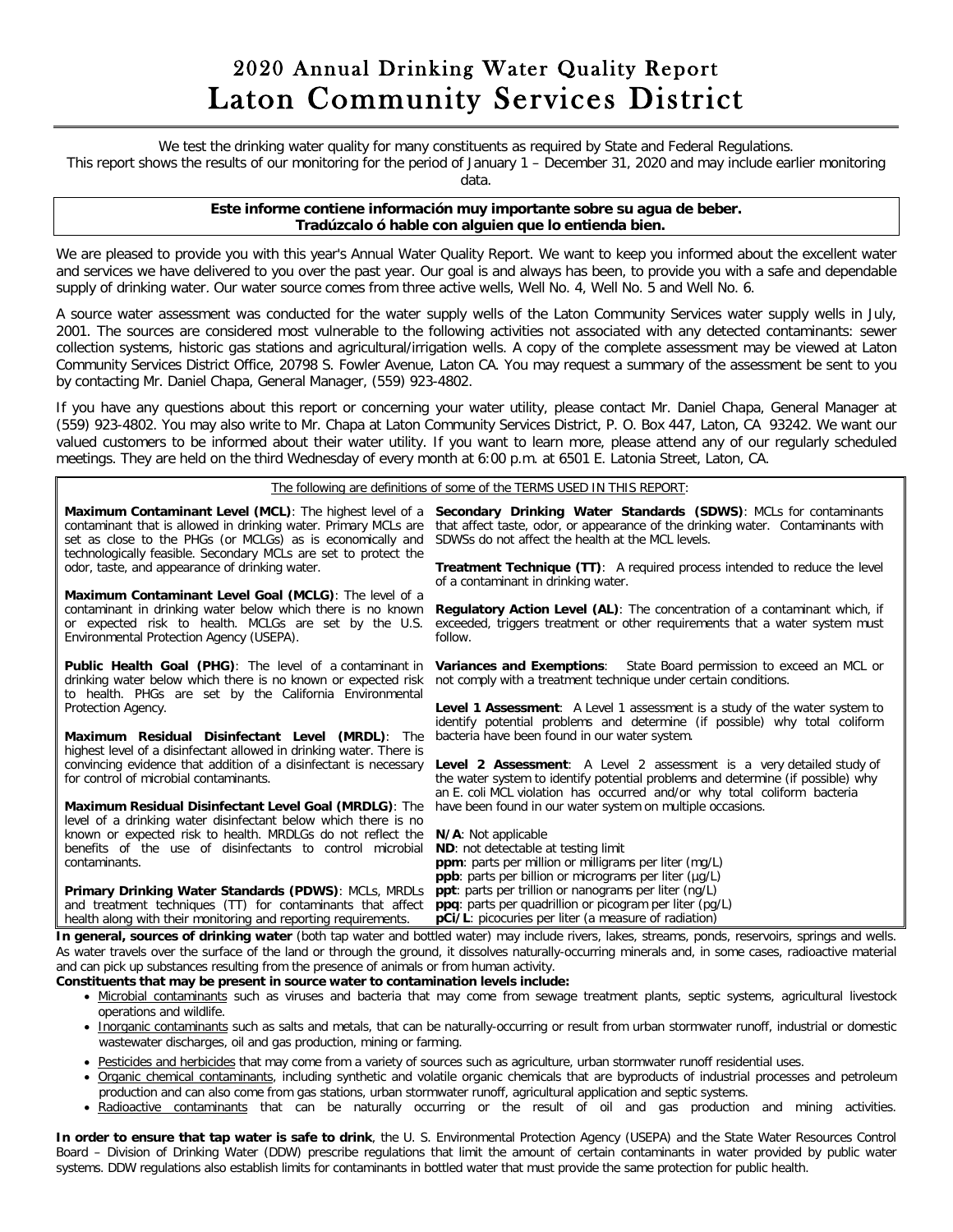**If present, elevated levels of lead can cause serious health problems**, especially for pregnant women and young children. Lead in drinking water is primarily from materials and components associated with service lines and home plumbing. Laton Community Service District is responsible for providing high quality drinking water, but cannot control the variety of materials used in plumbing components. When your water has been sitting for several hours, you can minimize the potential for lead exposure by flushing your tap for 30 seconds to 2 minutes before using water for drinking or cooking. If you are concerned about lead in your water, you may wish to have your water tested. Information on lead in drinking water, testing methods and steps you can take to minimize exposure is available from the Safe Drinking Water Hotline or a[t http://www.epa.gov/safewater/lead.](http://www.epa.gov/safewater/lead)

**The following tables list all the drinking water constituents that were detected** during the most recent samplings for the constituent. The presence of these constituents in the water does not necessarily indicate that the water poses a health risk. The DDW requires us to monitor for certain constituents less than once per year because the concentrations of these constituents are not expected to vary significantly from year to year. Some of the data, though representative of the water quality, are therefore more than one year old.

| SAMPLING RESULTS SHOWING THE DETECTION OF COLIFORM BACTERIA |                                        |                                  |                                                                                                                                    |             |                                           |  |  |  |
|-------------------------------------------------------------|----------------------------------------|----------------------------------|------------------------------------------------------------------------------------------------------------------------------------|-------------|-------------------------------------------|--|--|--|
| Microbiological<br><b>Contaminants</b>                      | <b>Highest</b><br>No. of<br>detections | No. of<br>months in<br>violation | <b>MCL</b>                                                                                                                         | <b>MCLG</b> | <b>Typical Source of</b><br>Contamination |  |  |  |
| Total Coliform Bacteria                                     | (In a month)                           | 0                                | positive monthly sample (a)                                                                                                        | 0           | Naturally present in the<br>environment   |  |  |  |
| Fecal Coliform or E. coli<br>(State Total Coliform Rule)    | (In a month)                           | $\mathbf 0$                      | A routine sample and a repeat sample are<br>total coliform positive and one of these is<br>also fecal coliform of E. coli positive |             | Human and animal fecal waste              |  |  |  |
| E. coli (Federal Revised Total<br>Coliform Rule)            | (In the year)                          | $\Omega$                         | (b)                                                                                                                                | 0           | Human and animal fecal waste              |  |  |  |

(a) Two or more positive monthly samples is a violation of the MCL.

(b) Routine and repeat samples are total coliform-positive and either E. coli-positive or system fails to take repeat samples following E. coli-positive routine sample or system fails to analyze total coliform-positive repeat sample for E. coli.

**Total Coliform:** Coliform are bacteria that are naturally present in the environment and are used as an indicator that other, potentially harmful, waterborne pathogens may be present or that a potential pathway exists through which contamination may enter the drinking water distribution system. The District collects five (5) samples each month.

| TEST RESULTS (A)           |                                |     |                             |                                                  |                                                         |                                                         |                                                                                                                                        |  |  |  |
|----------------------------|--------------------------------|-----|-----------------------------|--------------------------------------------------|---------------------------------------------------------|---------------------------------------------------------|----------------------------------------------------------------------------------------------------------------------------------------|--|--|--|
| Lead and<br>Copper<br>Rule | No. of<br>samples<br>collected |     | <b>MCLG</b> Action<br>Level | 90 <sup>th</sup><br>percentile<br>level detected | <b>No. Sites</b><br>Exceeding<br><b>Action</b><br>Level | Number of Schools<br><b>Requesting Lead</b><br>Sampling | <b>Typical Source of Contamination</b>                                                                                                 |  |  |  |
| Lead (ppb)<br>2018         | 10                             |     | 15                          | <b>ND</b>                                        | $\Omega$                                                | (Completed - 2018)                                      | Internal corrosion of household water<br>plumbing systems; discharges from<br>industrial manufacturers; erosion of<br>natural deposits |  |  |  |
| Copper<br>(ppm) 2018       | 10                             | 0.3 | 1.3                         | 0.08                                             |                                                         | N/A                                                     | Internal corrosion of household plumbing<br>systems; erosion of natural deposits;<br>leaching from wood preservatives                  |  |  |  |

| SAMPLING RESULTS FOR SODIUM AND HARDNESS                   |                                                                  |                      |                              |                |                                         |                                     |                 |                                             |  |
|------------------------------------------------------------|------------------------------------------------------------------|----------------------|------------------------------|----------------|-----------------------------------------|-------------------------------------|-----------------|---------------------------------------------|--|
| <b>Chemical or</b><br>Constituent<br>(and reporting units) | <b>MCL</b>                                                       | <b>PHG</b><br>[MCLG] |                              | Sample<br>Date |                                         | Average<br>Level<br><b>Detected</b> |                 | <b>Typical Source of Contamination</b>      |  |
| Hardness (ppm)                                             | <b>None</b>                                                      | <b>None</b>          |                              | 2018/2019/2020 |                                         | 82                                  |                 | Generally found in ground and surface water |  |
| Sodium (ppm)                                               | None                                                             | None                 |                              | 2018/2019/2020 |                                         | 19                                  |                 | Generally found in ground and surface water |  |
|                                                            | DETECTION OF CONTAMINANTS WITH A PRIMARY DRINKING WATER STANDARD |                      |                              |                |                                         |                                     |                 |                                             |  |
| Chemical or<br>Constituent<br>(and reporting units)        | <b>MCL</b>                                                       | <b>PHG</b><br>[MCLG] | <b>Sample</b><br><b>Date</b> |                | <b>Average Level</b><br><b>Detected</b> |                                     | Range<br>(B)    | <b>Typical Source of Contamination</b>      |  |
| Nitrate as N (ppm)                                         | 10                                                               | 10                   | 8/31/2020                    |                | 1.6                                     |                                     | ND to $3.4$ (C) | Runoff and leaching from fertilizer use;    |  |